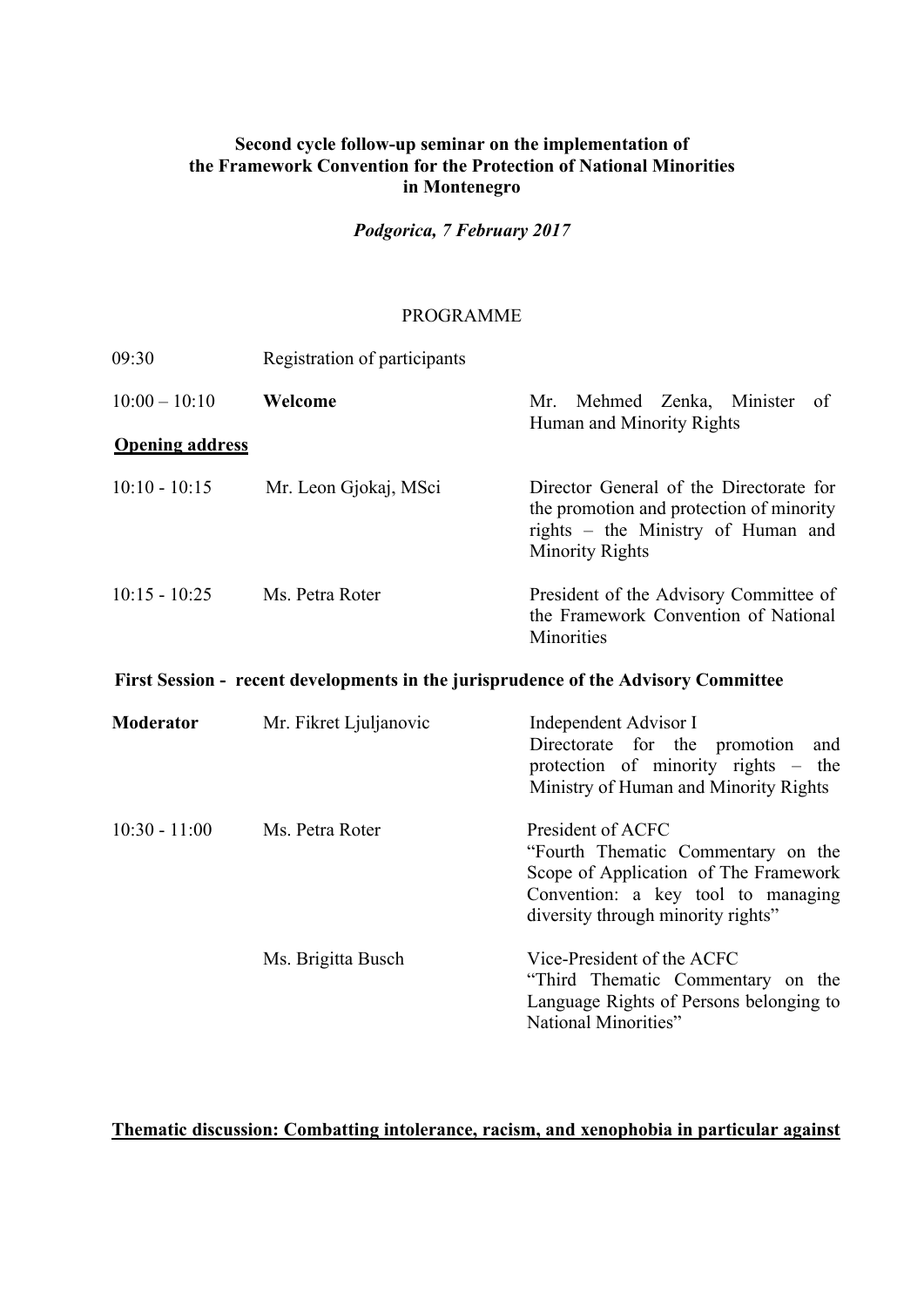## **Roma, including in the and the political arena<sup>1</sup>**

| $11:00 - 11:20$         | Mr. Sokolj Beganaj, MSci | Independent Advisor I<br>Department for the promotion<br>and<br>protection of the rights of Roma and<br>Egyptians - the Ministry of Human and<br><b>Minority Rights</b> |
|-------------------------|--------------------------|-------------------------------------------------------------------------------------------------------------------------------------------------------------------------|
| $11:20 - 11:40$         | Mr. Samir Jaha           | Representative of NGO "Young Roma"                                                                                                                                      |
| $11:40 - 12:00$         | Coffee Break             |                                                                                                                                                                         |
| $12:00 - 12:45$         | Discussion               |                                                                                                                                                                         |
| $12:45 - 14:00$         | Lunch                    |                                                                                                                                                                         |
| <b>Second Session -</b> |                          |                                                                                                                                                                         |
| <b>Moderator</b>        | Mr. Fikret Ljuljanovic   |                                                                                                                                                                         |
|                         |                          | <b>Thematic discussion: Education and linguistic rights of national minorities<sup>2</sup></b>                                                                          |
| $14:00 - 14:20$         | Mr. Marash Dukaj         | Director General of the Directorate for the<br>promotion and protection of minority rights<br>– the Ministry of Education                                               |
| $14:20 - 14:40$         | Mr. Genci Nimanbegu      | President of the Albanian Minority Council                                                                                                                              |
| $14:40 - 15:20$         | Discussion               |                                                                                                                                                                         |

<sup>&</sup>lt;sup>1</sup> Issues raised in the CM Resolution on Montenegro (doc. ref. [CM/ResCMN\(2015\)2](https://search.coe.int/cm/Pages/result_details.aspx?Reference=CM/ResCMN(2015)2)) : potential discriminatory impact of the electoral legislation on the Roma; acquisition of identity documents by internally displaced persons (IDPs); closure of the Konik Camp; integration or return opportunities for the camp's inhabitants; the right for education for all Roma children regardless of their status.

<sup>&</sup>lt;sup>2</sup> Issues raised in the CM Resolution on Montenegro (doc. ref. [CM/ResCMN\(2015\)2](https://search.coe.int/cm/Pages/result_details.aspx?Reference=CM/ResCMN(2015)2)) :

o school curricula - inclusion of issues of interest to national minorities; quality of textbooks in NM languages at all levels of education; efforts to remedy shortcomings faced by Roma children in the field of education;  $\circ$  introduction of bilingual topographical signs and for the use of minority languages in dealings with the administrative authorities in the municipalities inhabited by persons belonging to national minorities and the right to use a minority language in relations with the administrative authorities.